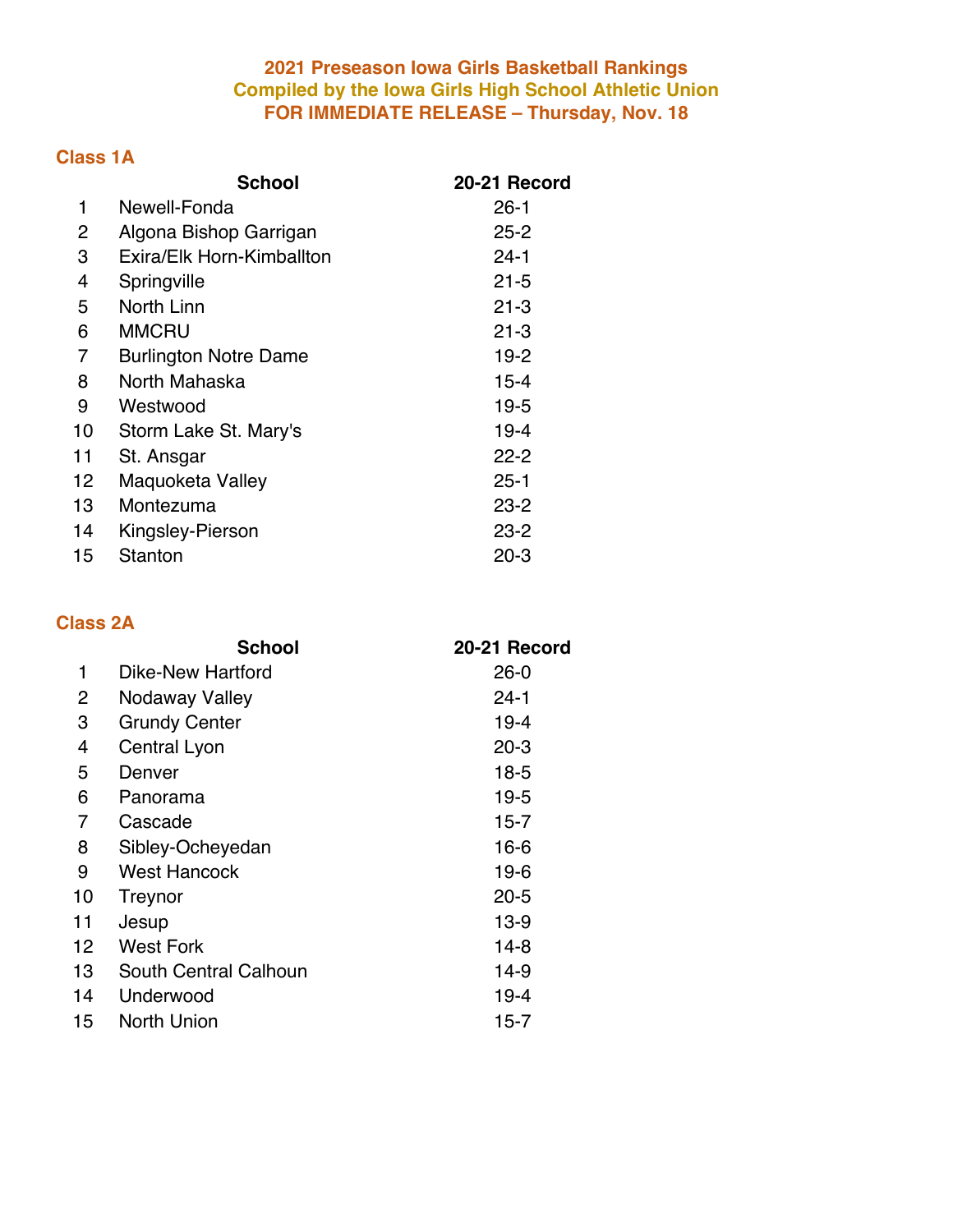#### **Class 3A**

| <b>School</b>                      | 20-21 Record |
|------------------------------------|--------------|
| <b>Unity Christian</b>             | $25 - 2$     |
| <b>Ballard</b>                     | $24 - 1$     |
| West Lyon                          | $24 - 2$     |
| Cherokee                           | $23 - 1$     |
| <b>Clear Lake</b>                  | $19-2$       |
| <b>Estherville-Lincoln Central</b> | 18-6         |
| Center Point-Urbana                | 15-7         |
| <b>Sergeant Bluff-Luton</b>        | $13-9$       |
| <b>West Liberty</b>                | $16 - 6$     |
| <b>West Marshall</b>               | $13 - 8$     |
| <b>Roland-Story</b>                | $17 - 5$     |
| Des Moines Christian               | $20 - 4$     |
| <b>Davenport Assumption</b>        | $8 - 12$     |
| Vinton-Shellsburg                  | $18-5$       |
| Nevada                             | $12 - 10$    |
|                                    |              |

# **Class 4A**

|    | <b>School</b>               | 20-21 Record |
|----|-----------------------------|--------------|
| 1  | Glenwood                    | $21 - 4$     |
| 2  | Indianola                   | $18-5$       |
| 3  | <b>Central DeWitt</b>       | $16 - 3$     |
| 4  | <b>Cedar Rapids Xavier</b>  | $10-7$       |
| 5  | <b>Dallas Center-Grimes</b> | $21 - 3$     |
| 6  | <b>Bishop Heelan</b>        | $17-6$       |
| 7  | <b>North Scott</b>          | $16 - 3$     |
| 8  | Solon                       | $17-6$       |
| 9  | Winterset                   | 14-9         |
| 10 | Grinnell                    | $16 - 8$     |
| 11 | <b>Mason City</b>           | $7 - 13$     |
| 12 | Spencer                     | 15-8         |
| 13 | <b>Benton Community</b>     | $15 - 8$     |
| 14 | North Polk                  | $15-8$       |
| 15 | <b>Waverly-Shell Rock</b>   | $21 - 3$     |